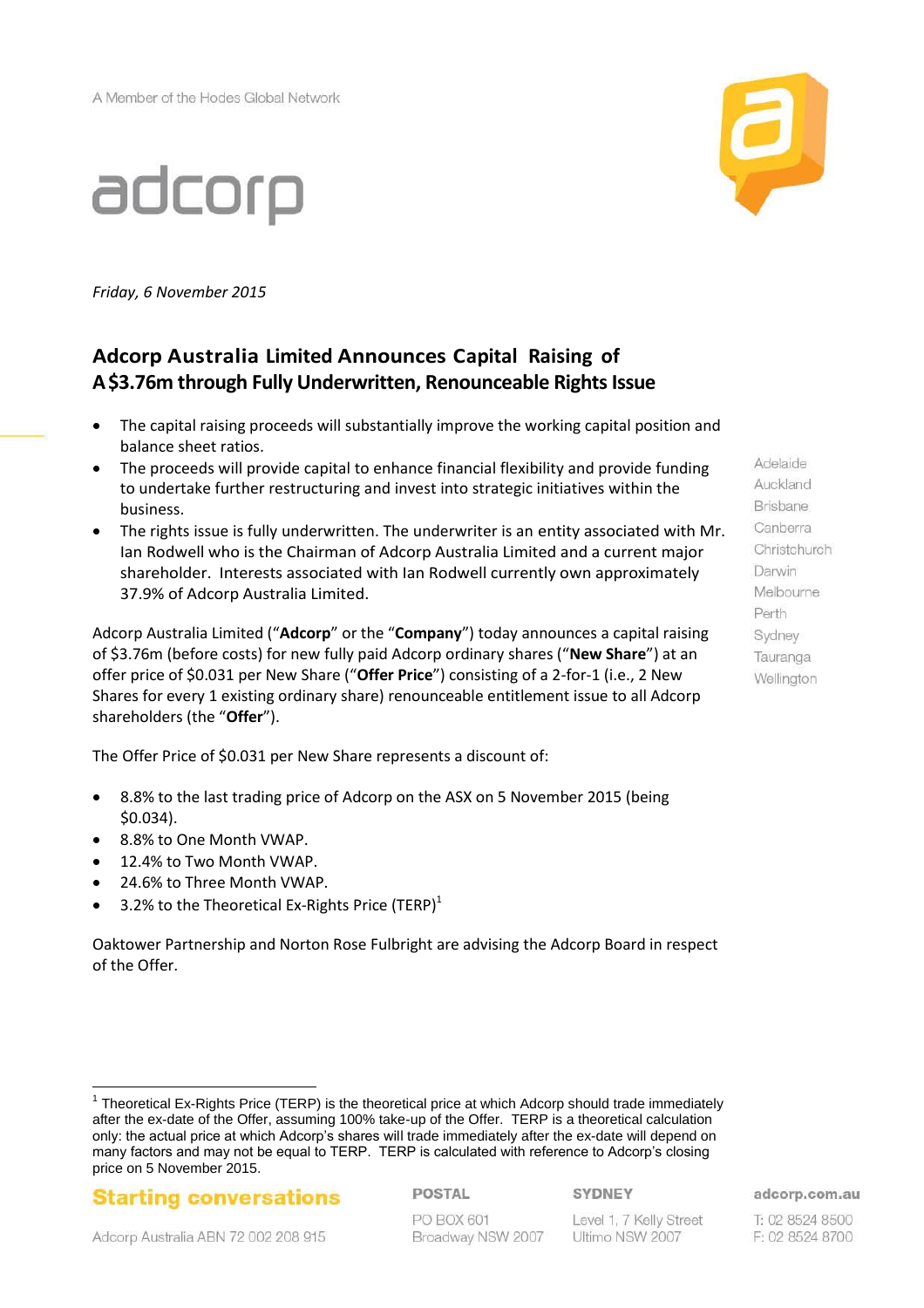

# **Rationale for the Offer**

While Adcorp has delivered operational improvements in the past year, shareholder returns are currently constrained by the Company's inflexibility due to its weak balance sheet position and associated inability to pursue strategic developments. The Company believes that the capital raising will give its shareholders greater opportunity for enhanced returns through:

- increased flexibility to restructure operations; and
- increased ability to drive organic growth.

Chief Executive Officer and Managing Director David Morrison stated that "the Board felt that it was prudent to strengthen the Company's balance sheet both to insulate the business from adverse trading conditions as well as to ensure that we are appropriately funded to enable the business to fully capitalise on any opportunities that may arise". He went on to say that "the Board believes that the structure of the capital raising provides the fairest outcome for all shareholders, which is reasonably available on acceptable terms".

## **Use of Funds**

The proceeds from the Offer (less associated costs) will be used to:

- provide working capital to enable sufficient flexibility to operate the Company on a day-today basis; and
- provide some flexibility to enable pursuit of potential strategic business development initiatives.

#### **Details of the Renounceable Offer**

The Offer is renounceable and comprises an entitlement issue to all shareholders of 2-for-1 (i.e., 2 New Shares for every 1 existing ordinary share) at an offer price of \$0.031 per New Share. New Shares issued under the Offer will rank equally with existing Adcorp ordinary shares in all respects.

Key dates of the Offer are provided at the end of this announcement.

The Entitlements under the Offer may only be exercised by eligible shareholders, being persons who are registered holders of Adcorp ordinary shares on the record date referred to below and have a registered address in Australia or New Zealand.

#### **Summary of the Underwriting Arrangement and impact on Control**

Entities associated with Mr. Ian Rodwell have agreed to underwrite the Offer. The price to be paid for any shares acquired under that underwriting arrangement is the same as for all participating shareholders \$0.031. In advance of any shares being issued to the underwriter, those shareholders which participate in the Offer will be provided the opportunity to take up part of the shortfall through the Shortfall facility. Shareholders are entitled to participate in the shortfall facility up to an amount equivalent to their participation in the rights issue.

The fee for underwriting the Offer is \$100,000 (exclusive of GST), which represents approximately 2.7% of the amount being raised and approximately 4.3% of the amount being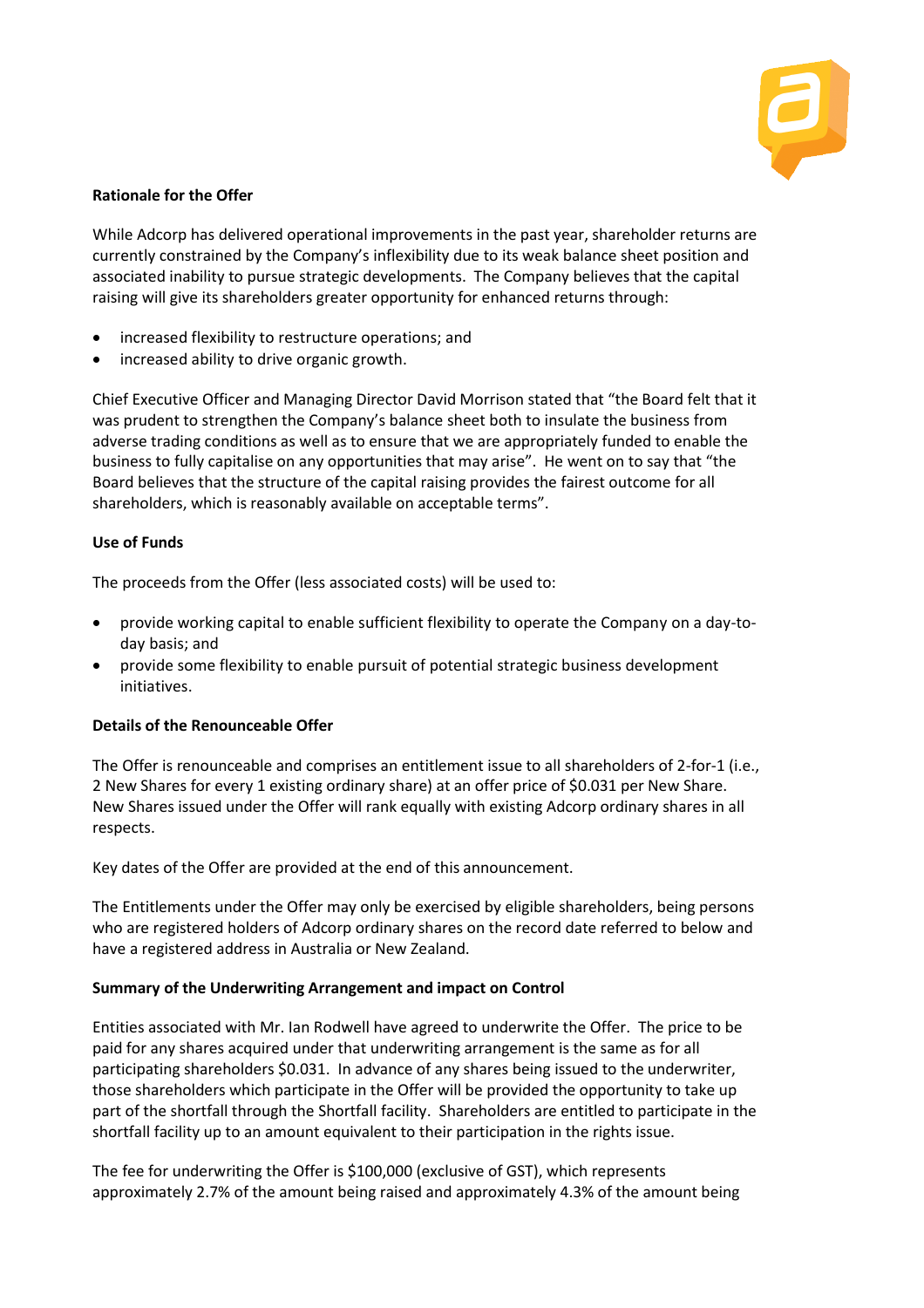

raised from shareholders other than those associated with Mr. Ian Rodwell. The amount will be due for payment 12 months after the issue of shares is completed.

If shareholders do not take up their entitlements and shares flow to the underwriter it will increase the proportion of the Company owned by interests associated with Mr. Ian Rodwell and could therefore impact the control of the Company. This is described further in the cleansing notice and further details including details of the underwriting will be provided in the offer document sent to Adcorp shareholders.

#### **Shareholder enquiries**

Eligible shareholders will be sent an offer document on or around Tuesday, 17 November 2015 and an offer document will also be lodged with the ASX on or around this date. All relevant announcements can also be downloaded from the Adcorp website at [www.adcorp.com.au.](http://www.adcorp.com.au/)

#### **Timetable**

| Event                                                   |           | <b>Date</b>      |
|---------------------------------------------------------|-----------|------------------|
| Send notice to security holders containing Appendix 3B  | Monday    | 9 November 2015  |
| information.                                            |           |                  |
| Rights start trading on a deferred settlement basis     | Tuesday   | 10 November 2015 |
| "Ex" date                                               | Tuesday   | 10 November 2015 |
| Note: Securities are quoted on an ex basis              |           |                  |
| Record Date to identify security holders entitled to    | Thursday  | 12 November 2015 |
| participate in the Offer                                |           |                  |
| Offer document lodged with ASX and sent to Shareholders | Tuesday   | 17 November 2015 |
| (by no later than)                                      |           |                  |
| Rights trading ends                                     | Thursday  | 19 November 2015 |
| Securities quoted on a deferred settlement basis        | Friday    | 20 November 2015 |
| Last day to extend Closing Date                         | Wednesday | 25 November 2015 |
| <b>Closing Date</b>                                     | Monday    | 30 November 2015 |
| Inform ASX of under subscriptions                       | Thursday  | 3 December 2015  |
| <b>Issue Date</b>                                       | Monday    | 7 December 2015  |
| Normal trading (T+3) recommences                        | Tuesday   | 8 December 2015  |

Note: The above timetable is indicative only and subject to change. The Company reserves the right, subject to the *Corporations Act 2001* (Cth) and the ASX Listing Rules, to amend the indicative timetable set out above or to withdraw the Offer at any time. The Company will consult with the Underwriter in relation to any change to this indicative timetable and any such change may require the consent of the Underwriter.

#### **About Adcorp**

Adcorp is a publicly listed Australian company. With our head office in Sydney Adcorp is a full service marketing and communications agency with offices located throughout Australia and New Zealand. Over our 34 years in business, we have honed our skills in delivering marketing results for our clients within a rapidly changing consumer environment and media landscape.

Robust strategy, digital solutions, media knowledge, cut-through creative and content creation is supported by our efficient technology delivery systems.